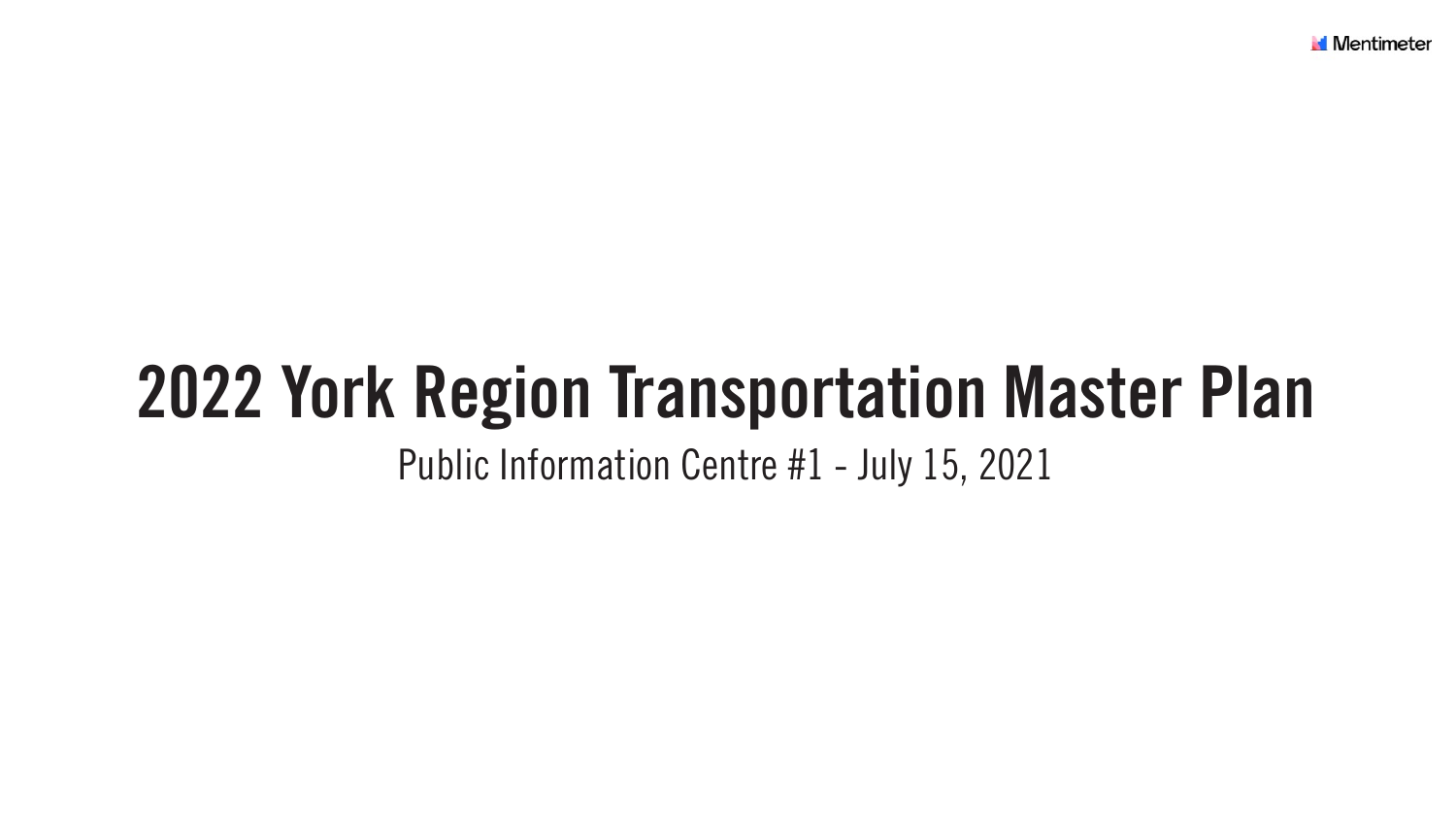## 1. What are your top transportation priorities?



**Mentimeter** 

Rapid transit

Active transportation projects

Conventional transit / **Mobility On Request** 

Road improvements



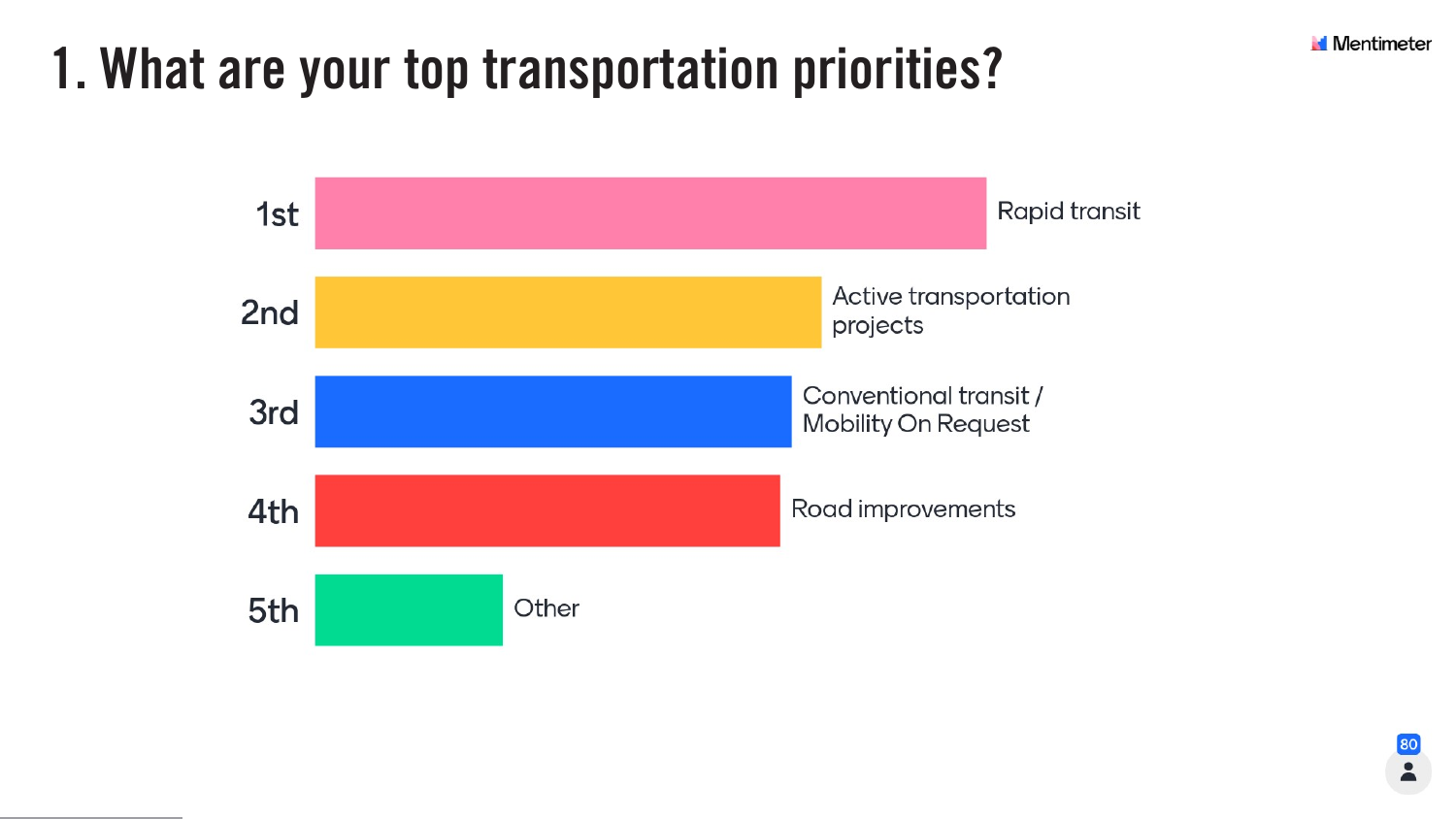## 2. What are your top concerns about travelling in York Region?

#### Improved AT Infrastructure<br>
Transit Frequency **Public Spaces Truck Traffic Cost and Affordability Transit Priority** QTESTI Urban Sprawl Environmental Impacts **Traffic Signal Timings** Active Transportation Safety **Road Safety Need More Transit<br>Road Conditions**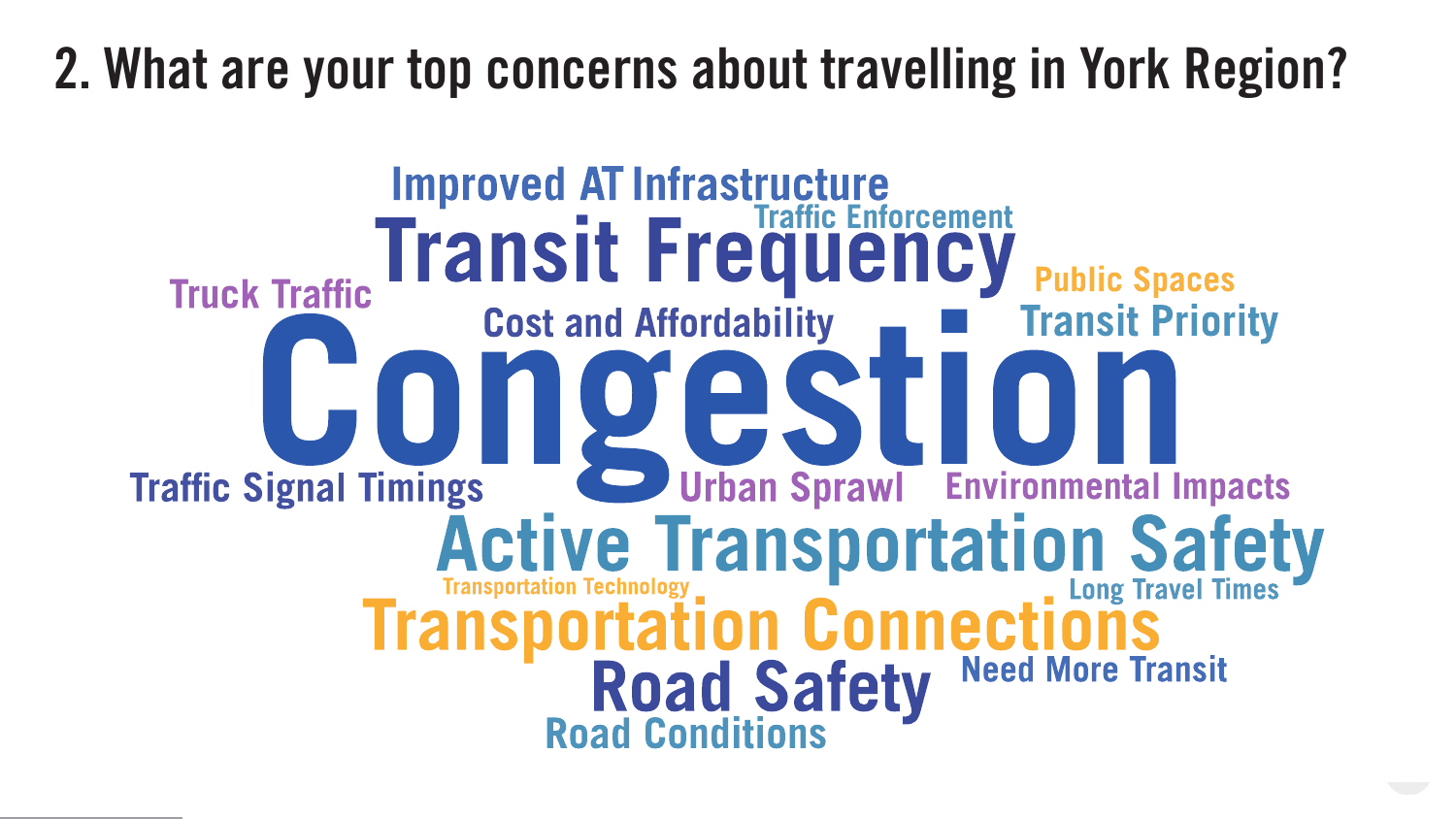### 3. What is most important to you when deciding how to get to your destination?





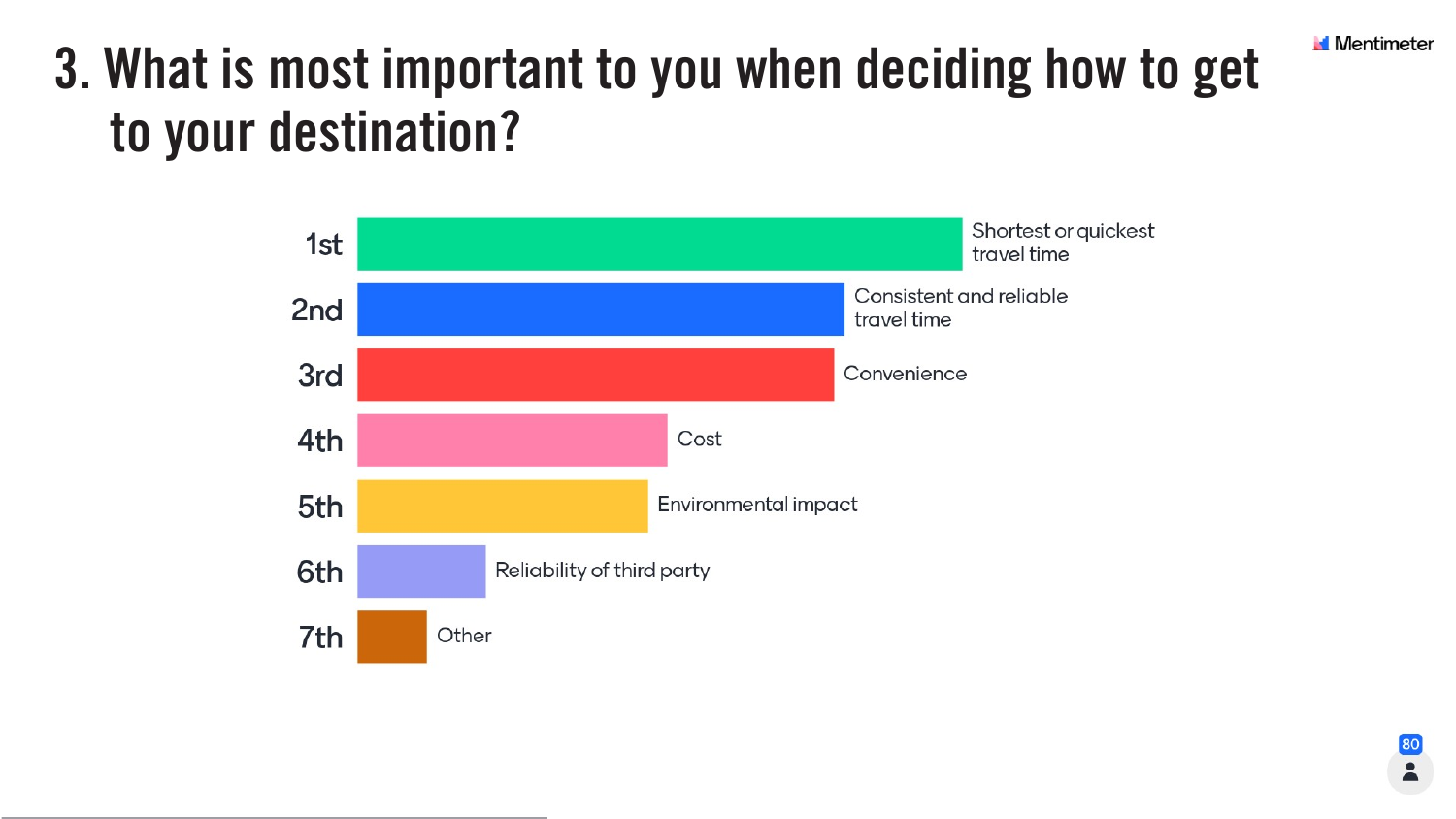### 4. What would encourage you to walk and cycle more often?





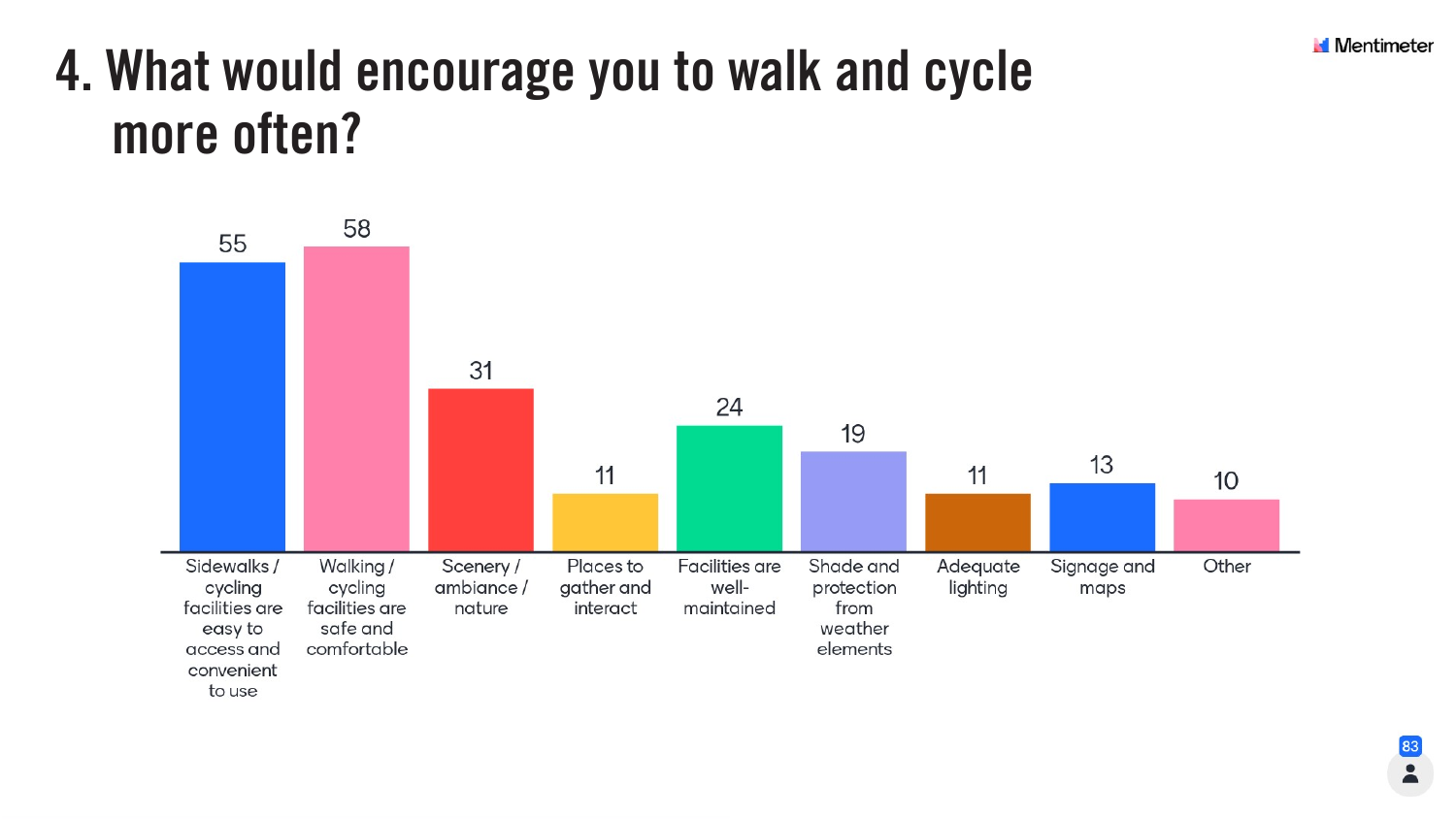### 5. What would encourage you to take transit more often?



**Mentimeter** 

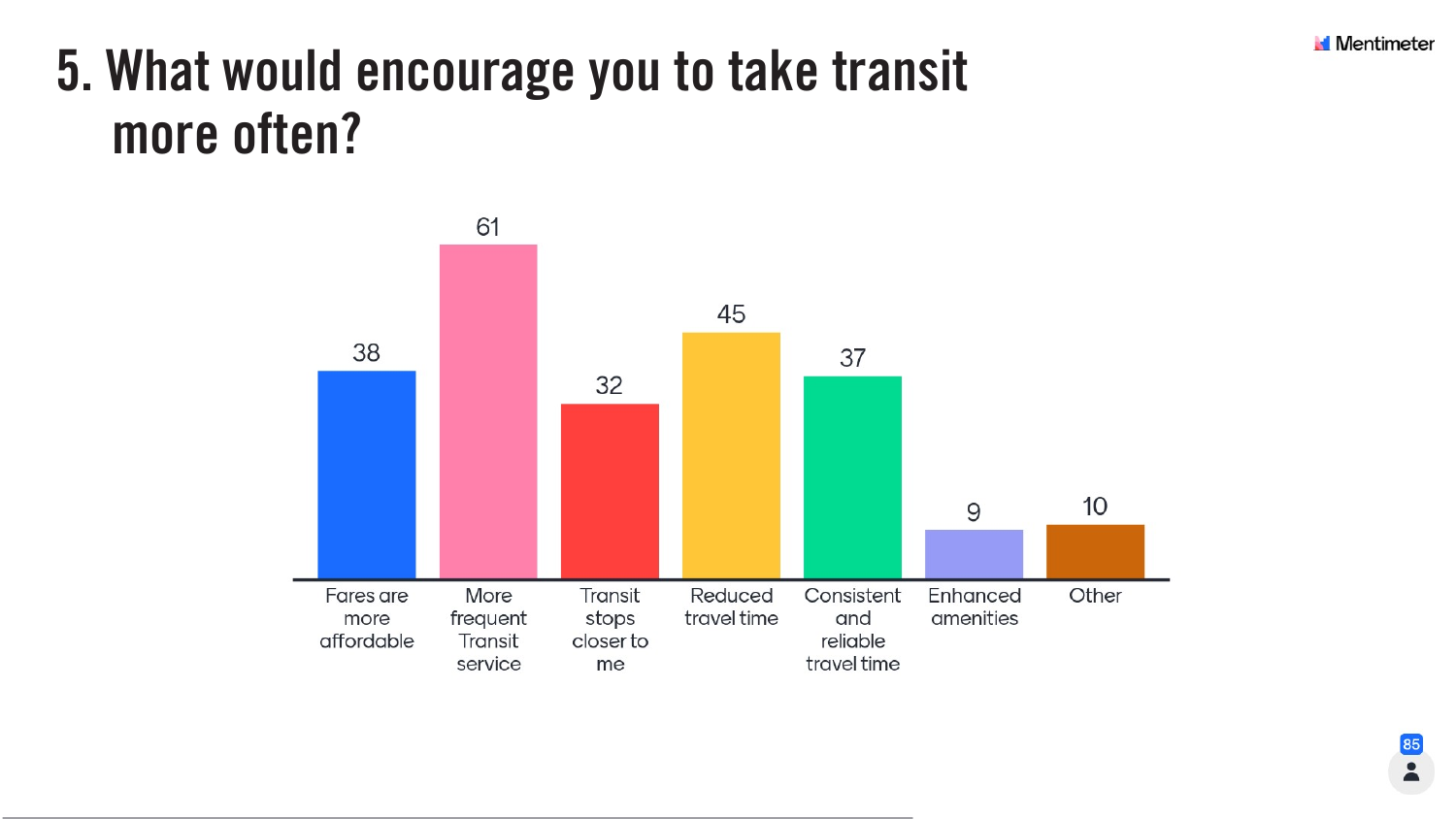Plan, build, operate and maintain a transportation network for all travellers that is safe, reliable, future-ready, sustainable and balances the unique communities we serve.



#### All the feedback we received will be taken into consideration as the TMP study progresses.

## 6. Here is our draft vision statement. Are we on the right track or are we missing anything? Here is the general feedback we received for our

# consideration, which was positive overall:

- Support the terms sustainability (recognizing it applies to both environmental and fiscal) and future-ready
- Place more emphasis on the terms equity, accessibility, affordability, collaboration, integration
- Suggestion to consider key indicators to measure performance

#### VISION STATEMENT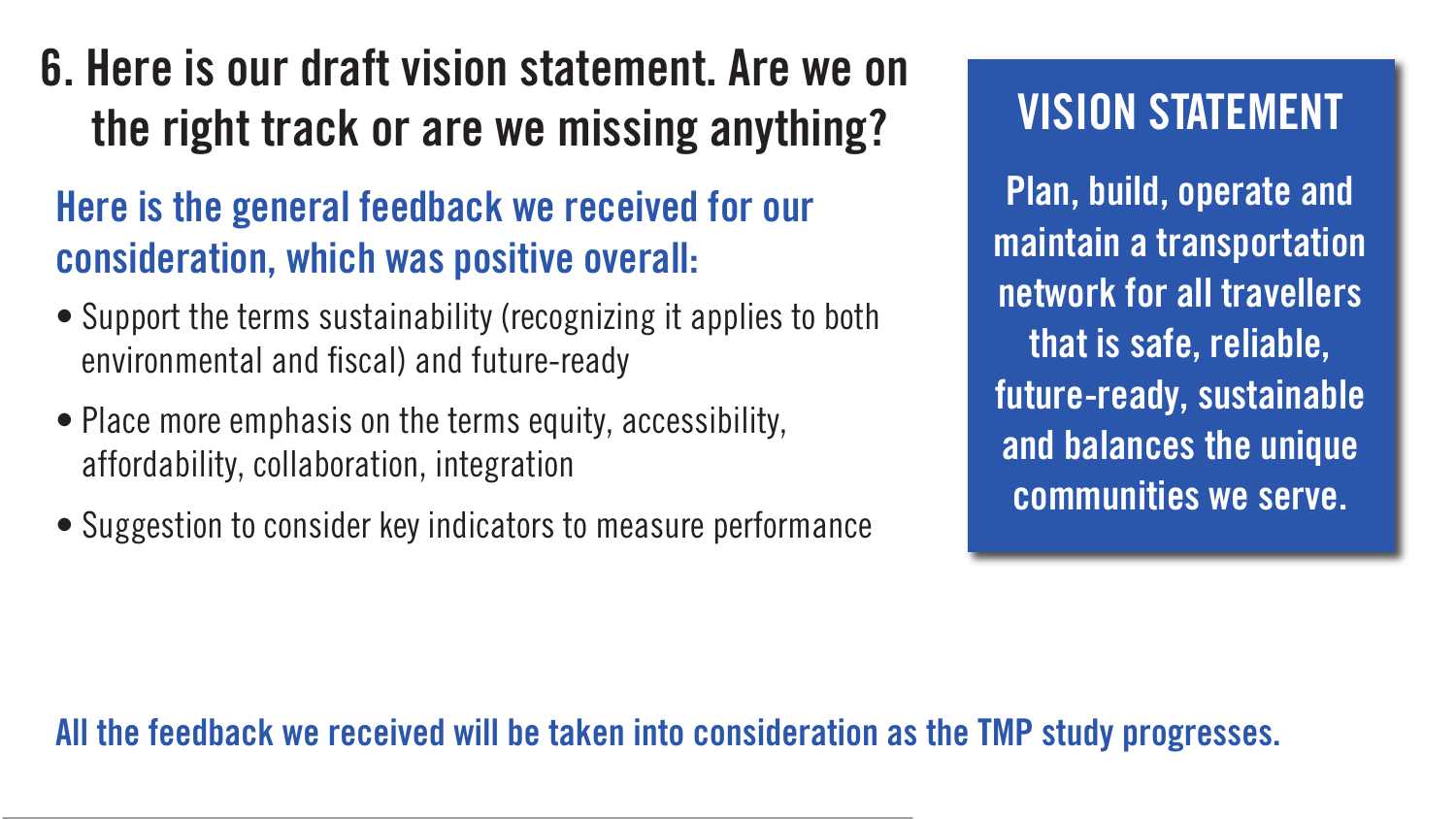## 7. Here are our proposed values. Are we on the right track or are we missing anything? Here is the general feedback we received for our

# consideration, which was positive overall:

- Support for the phrase "protecting the environment"
- Suggestions to take a "people first" approach and include reference to complete communities
- The desire for connectivity, creating a seamless transportation network and for fast, efficient and convenient travel options

#### All the feedback we received will be taken into consideration as the TMP study progresses.

- 1. Safety
- 2. Inclusivity and Equity
- 3. Protecting the environment
- 4. Affordability for today and tomorrow
- 5. Balancing the needs of communities and commuters 6. Future-ready



#### VALUES